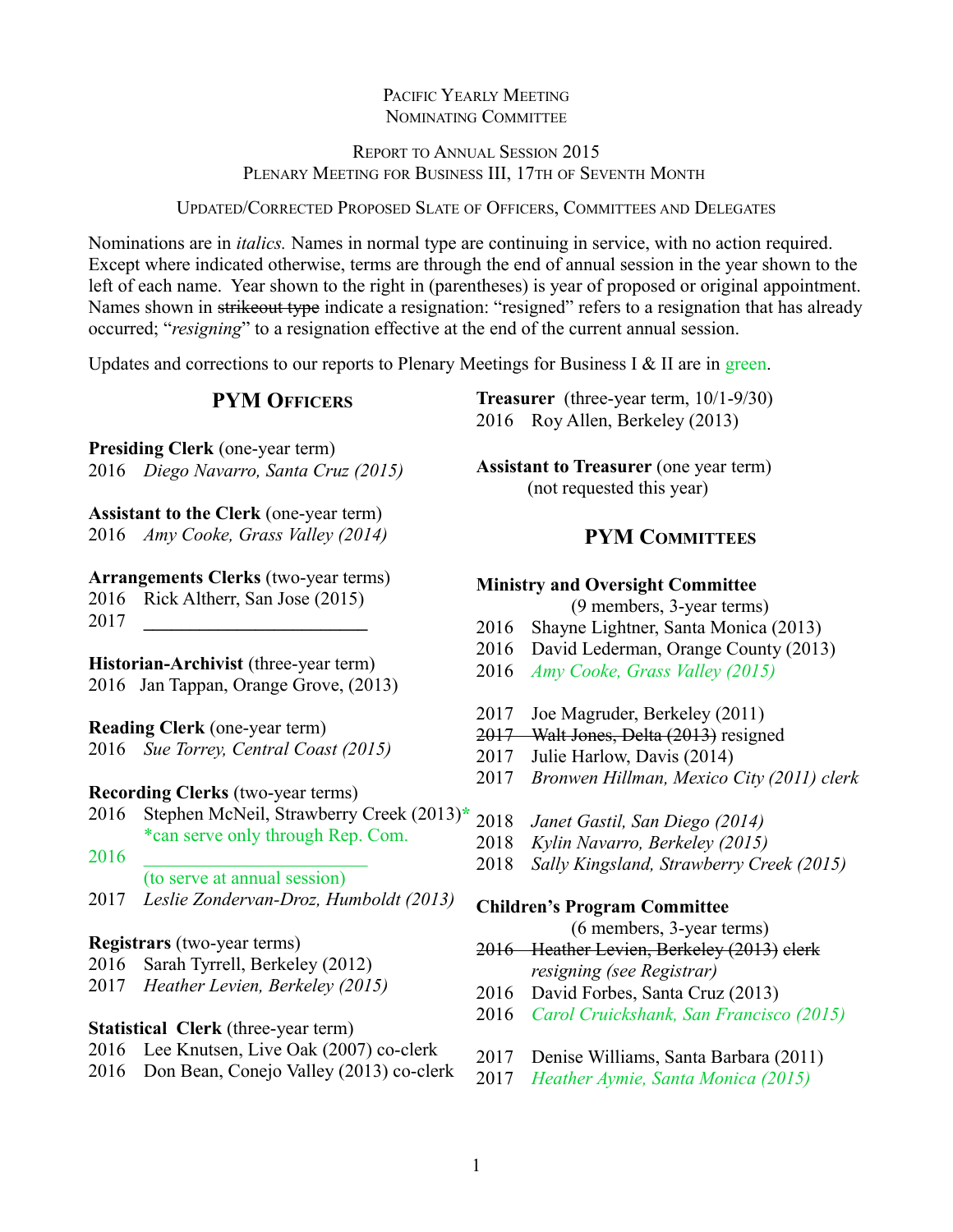- 2018 *Mary Klein, Palo Alto (2015)*
- 2018 *Chamba Cooke, Grass Valley (2015)*

Ex Officio: current and past coordinators *(Note: yet to nominate a clerk)*

#### **Discipline Committee**

- (6 members, 3-year terms)
- 2016 Carolyn Stephenson, Honolulu (2010)
- 2016 Liz Baker, Sacramento (2013) *co-clerk*
- 2017 Carl Magruder, Strawberry Creek (2014)
- 2017 Alyssa Nelson, Davis (2014) resigned
- 2017 *Robin Durant, Orange Grove (2015)*
- 2018 *Chuck Orr, La Jolla (2014) co-clerk*
- 2018 *Bob Runyan, Santa Cruz (2015)* Ex Officio: Historian/Archivist

### **Finance Committee**

- (6 members, 3-year terms)
- 2016 Laura Magnani, Str. Creek (2013) *co-clerk*
- 2016 *David Barrows, San Diego (2015) co-clerk*
- 2017 Stratton Jaquette, Palo Alto (2014) clerk *resigning*
- 2017 Martha Hunkins, Humboldt (2010)
- 2017 *Sharon Shen, Berkeley (2015)*
- 2018 *Sandy Farley, Palo Alto (2015)*
- 2018 *Mary Miché, Lake County (2012)* Ex Officio: Treasurer(s), Statistical Clerk

### **Holding Corporation**

- (6 members, 3-year terms)
- 2016 Jeff Kroeber, San Jose (2013)
- 2016 Amy Cooke, Grass Valley (2013) secy.\*
- 2017 Jennifer Carr, Las Vegas (2014)
- 2017 Sharlene Roberts-Caudle, Visalia (2014)
- 2018 *Peter Neumann, Santa Barbara (2015)*
- 2018 *Beth McCleary, Reno (2012)* treas.*\** Ex Officio: Treasurer, Presiding Clerk

\*This committee appoints its own officers, so these designations, reflecting current reality, are for information only and could change. Current president is not returning.

### **Junior Yearly Meeting Committee**

(9 members, 3-year terms)

- 2016 Erika Tarabini, Chico (2013) *co-clerk*
- 2016 Susanne Doss, Orange Grove (2013)\*
- 2016 Dan Strickland, Orange Grove (2013)\*
- 2016 Sally Kingsland, Strawberry Creek (2014) *resigning (see Ministry &Oversight Cmte.)*

\*incorrectly reported last year as having resigned

#### 2017 Keenan Lorenzato, Davis (2014) resigned

- 2017 Steve Leeds, San Francisco (2011) *co-clerk*
- 2017  $($ leaving unfilled)  $---$
- 2017  $\left[$ (leaving unfilled)  $\left[$
- 2018 *Kate Connell, Santa Barbara (2012)*
- 2018 *Muriel Strand, Sacramento (2015)*
- 2018 (leaving unfilled)  $\frac{1}{2}$

*(Note: This committee expressed last year, and continues to request, that only six positions need be filled.)*

Ex Officio: Youth Program Coordinator

### **Latin American Concerns Committee**

- (5–9 members, 3-year terms) (plus three members appointed year-to-year by Guatemala MM, Mexico City MM & El Salvador Project)
- 2016 Laura Kohl, La Jolla (2013)
- 2016 *Lynnette Arnold, Santa Barbara (2015)*
- 2017 *Margaret Bean, Guatemala (2013)*
- 2017 *Burton Housman, La Jolla (2015)*
- 2018 *Ann Boone, Redwood For. (2015) co-clerk*
- 2018 *Linda Rowell, Chico (2015)*
- El S Erin Cizina (2014)
- Guat Donna Smith (2014) *co*-*clerk*
- Mex Nick Wright (2014)

### **Peace and Social Order Committee**

(9 members, 3-year terms)

- 2016 Jeff Kroeber, San Jose (2009)
- 2016 Sandra Gey, Berkeley (2013)
- 2016 Consuelo Santamaria, Mexico City (2013)
- 2017 Bill Spencer, Humboldt (2011)
- 2017 Stephen McNeil, Str. Ck. (2014) *co-clerk*
- 2017 Anthony Manousos, Or.Gv. (2014) *co-clerk*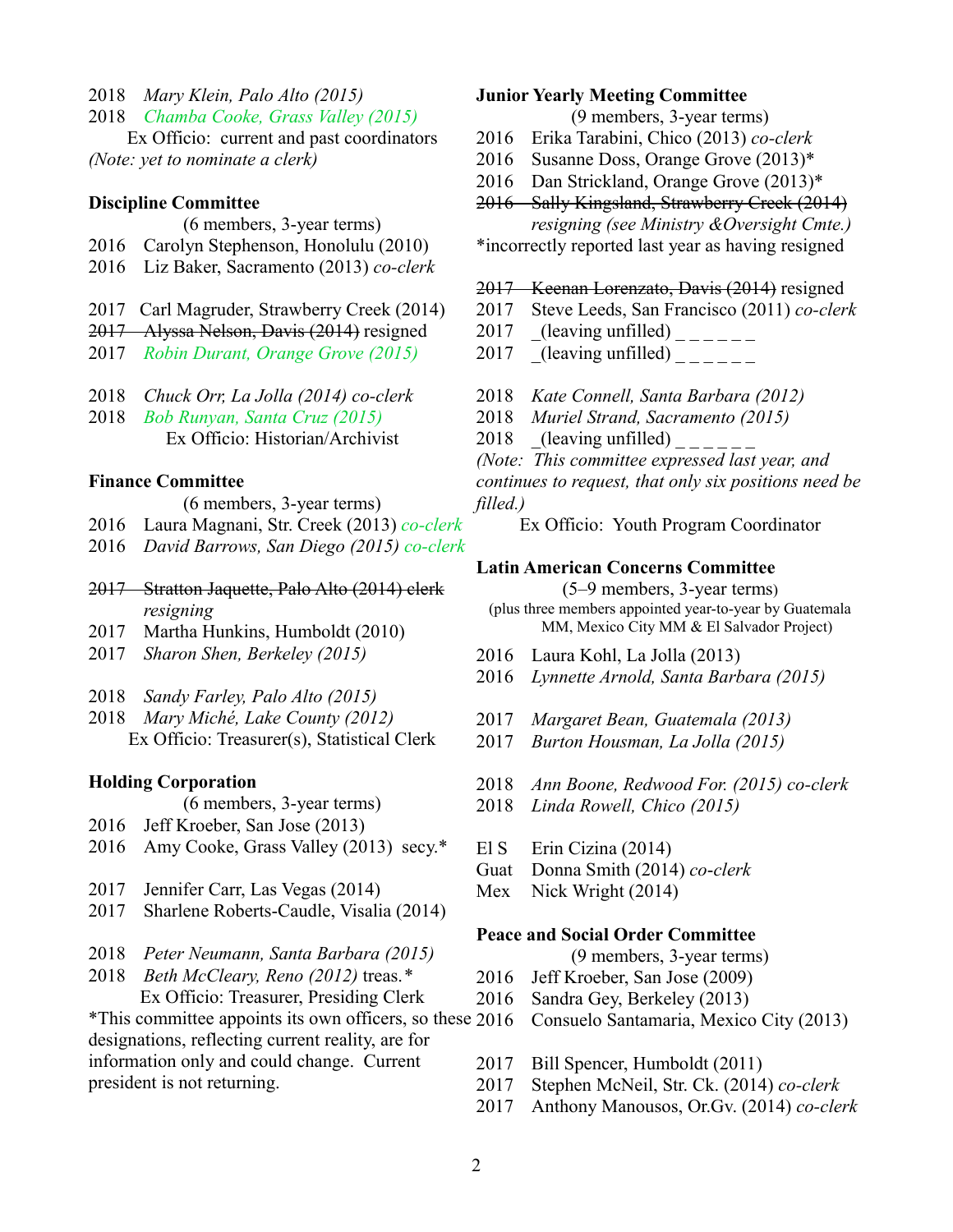|      | 2018 Eric Straatsma, Redwood Forest (2015) |  |
|------|--------------------------------------------|--|
| 2018 |                                            |  |

2018 \_\_\_\_\_\_\_\_\_\_\_\_\_\_\_\_\_\_\_\_\_\_\_\_

Ex Officio: clerks CPQM & SCQM P&SO, 1 PYM FCNL rep., & PYM FCL rep.

### **Religious Education for Children Committee**

(9 members, 3-year terms)

- 2016 Melanie Cantu, Santa Cruz (2013)
- 2016 Cate Wilson, Orange Grove (2010)
- 2016 Anthony Chang, Honolulu (2013)
- 2017 Elizabeth Bills, La Jolla (2014)
- 2017 Ramona Hussey, Honolulu (2011)
- 2017 **\_\_\_\_\_\_\_\_\_\_\_\_\_\_\_\_\_\_\_\_\_\_\_\_**
- 2018 *Delcy Steffy, Sacramento (2013) clerk*
- 2018 *John Cantu, Santa Cruz (2012)*
- 2018 **\_\_\_\_\_\_\_\_\_\_\_\_\_\_\_\_\_\_\_\_\_\_\_\_**

## **Secretariat Committee**

(3 members, 3-year terms)

- 2016 Raph Levien, Berkeley (2013) *clerk*
- 2017 Dawn Moore, San Francisco (2013)
- 2018 *Elisa Jo Harkness, Santa Monica (2015)* Ex Officio: Assistant to Presiding Clerk

### **Site Committee**

- (6 members 3-year terms)
- 2016 Pat Wolff, OG (2010)
- 2016 Sherri Sisson, OC (2013) *clerk*
- 2017 Paul Harris, Redwood Forest (2011)
- 2017 Pat Smith, Claremt. (2014) clerk *resigning*
- 2017 **\_\_\_\_\_\_\_\_\_\_\_\_\_\_\_\_\_\_\_\_\_\_\_\_**
- 2018 *John Pixley, Claremont (2009)*
- 2018 *Sue Torrey, Central Coast (2015)* Ex Officio: Arrangements Clerks (current & immediate past)

### **Unity with Nature Committee**

- (9 members, 3-year terms)
- 2016 Paty Constantino, Mex.Cty. (2013) resigned 2016
- 2016 Alice Rosenthal, Berkeley (2013)
- 2016 Shelley Tanenbaum, Strawberry Ck. (2013) 2016 **\_\_\_\_\_\_\_\_\_\_\_\_\_\_\_\_\_\_\_\_\_\_\_\_**
- 2016 Joyce Pointe, Apple Seed (2015)
- 2017 Rick Herbert, Strawberry Creek (2014)
- 2017 Cedar Rose Selenite, Chico (2012)
- 2017 Meagan Fischer, Chico (2014)
- 2018 *Catya de Neergaard, Str. Creek (2013) clerk*
- 2018 *William Pierce, Live Oak (2015)*
- 2018 *Kathy Trisolini, Orange Grove (2015)*

- - - - - - - - - - - - - - - - - - - - - - - FOR INFORMATION ONLY

# **Youth Programs Coordinator**

(appointed by Youth Programs Coord. Cmte.)

xxxx Alyssa Nelson, Davis (2012)

- - - - - - - - - - - - - - - - - - - - - - -

### **Youth Programs Coordinating Committee**

(6 members, 3-year terms)

- 2016 Steve Leeds, San Francisco (2013)
- 2016 Jim Summers, La Jolla (2013) *clerk*
- 2016 *Lynnette Arnold, Santa Barbara (2014)*
- 2017 Stephen Myers, Sacramento (2014)
- 2017 Jennifer Carr, Las Vegas (2013)
- 2018 *Lisa Hubbell, Strawberry Creek (2015)*

### **YPCC Youth Members**

- (4 nominated by YPCC)
- 2016 *Kylin Navarro, Berkeley (2014)*
- 2016 *Thomas Rios, La Jolla (2014)*
- 2016 *Bertha Peña, Mexico City (2015)*
- 2016 *Rebecca Percy, La Jolla (2015)*

- - - - - - - - - - - - - - - - - - - - - - - FOR INFORMATION ONLY

## **Nominating Committee**

(9 members, 3-year terms;

- selected by Naming Committee)
- 2015 David Barrows, San Diego (2009)
- 2015 Carl Anderson, Strawberry Creek (2011)
- 2015 Marion Holzwarth, Santa Barbara (2014)
- 2016 Elaine Emily, Strawb. Ck. (2012) co-clerk
	- Tom Farley, Palo Alto (2010)
- 2016 Rob Cimorelli, Orange Gv. (2013) resigned
- 
- 
-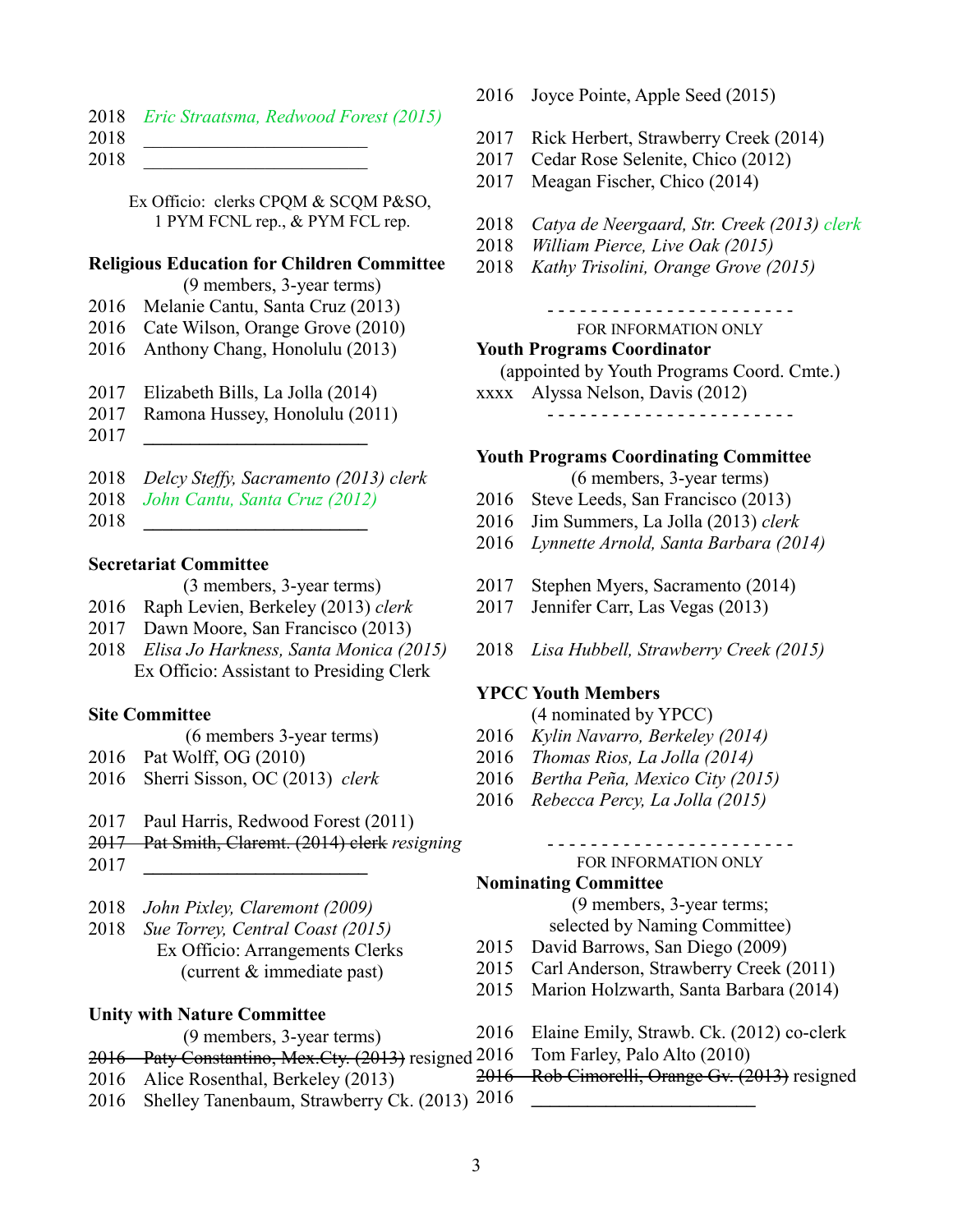- 2017 Stephen Matchett,San Fran.(2011) co-clerk
- 2017 Graciela Matinez, Visalia (2013)
- 2017 Nora Cooke, Grass Valley (2014) - - - - - - - - - - - - - - - - - - - - - - -

## **PYM REPRESENTATIVES, DELEGATES, AND OBSERVERS TO OTHER ORGANIZATIONS**

## **American Friends Service Committee Corporation (AFSC)**

(4-5 representatives, 3-year terms) 2016 Cliff Lester, Orange Grove (2010) resigned 2016 **\_\_\_\_\_\_\_\_\_\_\_\_\_\_\_\_\_\_\_\_\_\_\_\_**

- 2017 David Barrows, San Diego (2014) *convener*
- 2017 Graciela Martinez, Visalia (2014)
- 2018 *Nancy Mellor, Sacramento (2012)*

## **Evangelical Friends Church Southwest**

(1 observer; 3-year term) 2016 Emelyn Buskirk, Live Oak (2013)

## **Friends Bulletin Corp. (***Western Friend***) Board of Directors**

- (9 member board, 3-year terms; 3 members appointed by PYM, 3 appointed by NPYM, and 3 appointed by IMYM)
- 2016 Sarah Hawthorne, Str. Ck. (2014) resigned 2016 **\_\_\_\_\_\_\_\_\_\_\_\_\_\_\_\_\_\_\_\_\_\_\_\_**
- 2017 *Jim Mangis, Visalia (2011)*
- 2018 *Jim Anderson, Chico (2015) convener*

## **Friends Committee on Legislation of California (FCLCA)**

(1 representative, appointed by PYM Peace & Social Order Committee)

2016 Steve Birdlebough, Redwood For. (unk.)

## **Friends' Committee on National Legislation (FCNL)**

(6 representatives, 3-year terms)

- 2016 Sherri Sisson, Orange County (2010)
- 2016 Amy Southwick, Apple Seed (2010)
- 2017 Carin Pacifico, Palo Alto (2014)
- 2017 Carolyn Stephenson, Honolulu (2013)

2018 *Stephen McNeil, Str. Creek (2015) convener* 2018 **\_\_\_\_\_\_\_\_\_\_\_\_\_\_\_\_\_\_\_\_\_\_\_\_**

## **Quaker Earthcare Witness (formerly FCUN)**

(2 representatives, 2-year terms, appointed by Unity with Nature Committee)

- 2016 Catya de Neergaard, Berkeley (2014)
- 2016 Rick Herbert, Strawberry Creek (2014)

### **Friends General Conference (FGC) Central Committee**

(1 observer, 3-year term) 2016 Eric Moon, Berkeley (2013)

## **Friends Peace Team Project Board of Directors**

(1 member, 3-year term)

2018 *Gay Howard, Central Coast (2009)*

## **Friends United Meeting (FUM)**

(1 observer, 3-year term)

2018 *Dorothy Henderson, Grass Valley (2015)*

## **FWCC Section of the Americas**

(5 representatives, 3-year terms)

- 2016 Anthony Manousos, Orange Grove (2010)
- 2016 Jan Turner, Humboldt (2013)
- 2017 Hulda Muaka, Palo Alto (2014)
- 2017 Roena Oesting, La Jolla (2011) *convener*
- 2018 *Lee Sisson, Orange County (2015)*

## **Reunión General de los Amigos en México**

(1 observer, 2-year term; the Reunion meets every 18 months) 2017 *Burton Housman, La Jolla (2015)*

## **William Penn House Natl. Consultative Cmte.**

(1 representative, 1-year term)

2016 *Carolyn Stephenson, Honolulu (2015)*

- - - - - - - - - - - - - - - - - - - - - - -

FOR INFORMATION ONLY

**M&O SUBCOMMITTEES (CURRENT THROUGH END OF THIS ANNUAL SESSION):**

## **Electronic Communications**

Lawrence Alderson, Orange County, convener